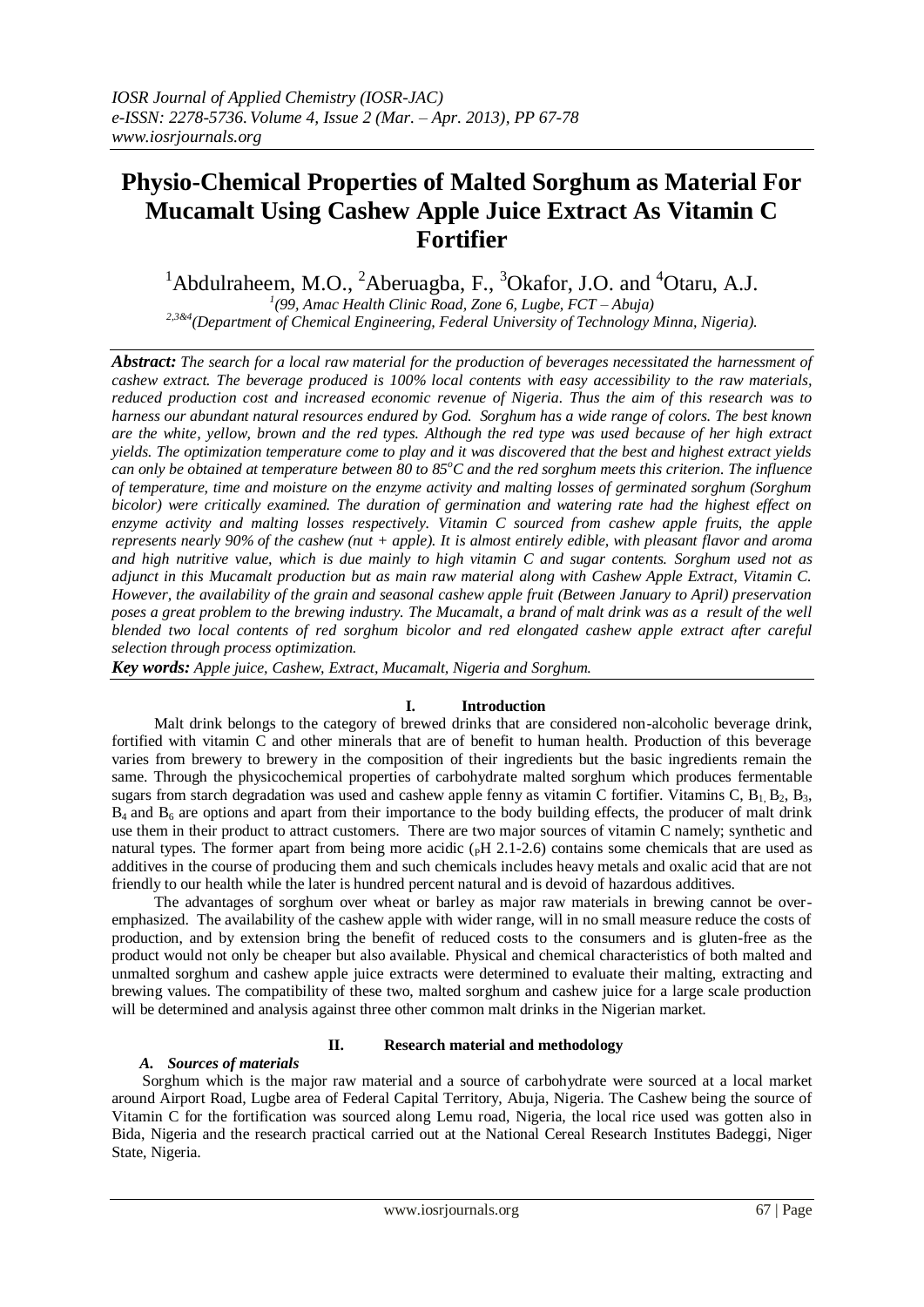## *B. Grain analysis*

*The procedures for various tests carried out are described below*

#### *Malting*

The grains was steeped in water, improved with hydrated lime which helped to reduce phenol content from germinated sorghum after the first 8hours the water was drained off and allowed to rest for 1hour, steeped again for another 4hours, the water drained again and rested for 30mins, soaked for another 4hours which completed the steeping process.

During the germination stage of malting, the formation of many enzymes is promoted and is dependent upon the moisture and oxygen content of the grain. The grains were germinated at a regulated temperature of between  $20^{\circ}$ C to  $25^{\circ}$ C for about 5 days. Within this period, the grains were turned twice per day and moisture contents noted and recorded. Plate I shows the terminated malting Sorghum.



Plate I: Terminated malting sorghum

#### *Termination of germination*

 The process was then halted and the malt transferred to a kiln (dryer) at a steady temperature of between 55 $^{\circ}$ C to 60 $^{\circ}$ C to attain moisture content of 15%. Further reduction of moisture content to between 6 - 10% was obtained by raising the temperature of the dryer to  $80^{\circ}$ C-85<sup> $\circ$ </sup>C (optimum temp.) for maximum extract yield and stable state for long storage purpose

## *Germinating capacity*

 At the germination temperatures of 20, 25, and 30°C used in the malting process of the cereal (sorghum), production of reducing sugars and that of free amino nitrogen (FAN) is the result. The germinating capacity of the sample  $=(a/500)x100 = (464/500)x100 = 92.8\% = 92.8\%$  Where: a = number of germinated sorghum after 96hrs.

## *Ash present*

2g of the milled sorghum sample was weighed and put in a porcelain glass the content is then placed in the Gallenkamp (furnace) at a temperature of 500°C and for a period of 6hrs. The oven was turned off and allowed to cool down to 150°C. The porcelain was then transferred to desiccators and allowed to rest for about 30mins, the weight was then taken as follow;

Percentage ash = (b-c)  $10,000/(100 - w)a$  Where: a = weight of sorghum sample (2g)

 $b = weight of sample + porcelain$ 

 $c = weight of ash + porcelain$ 

Percentage =  $(43.974 - 43.9415)\{10,000/(100 - 7.6)2\}$  ${(0.00325)10,000}/(184.8) = 0.175$ 

**Malting loss:** 1000 pieces of grains was counted and weighed, before and after malting, It was then compared as follow;

Percentage malting loss on dried basis is  $100(TSW_1 - TSW_2)/TSW_1$ Where:  $TSW_1$  = thousand sorghum weight on dry basis  $TSW<sub>2</sub>$  = thousand sorghum weight of polished malt Percentage malting  $loss = \{100(43.59 - 39.44)\}/43.59 = 415/43.59 = 9.5\%$ 

## *C. Cashew apple juice extraction*

The plunged cashew was carefully selected to remove the infected and damaged ones, average weight of the cashew taken along with the cashew nut and without the nut. About ten (10) samples were picked randomly and the following weights are obtained without the nuts. Average **weights of four**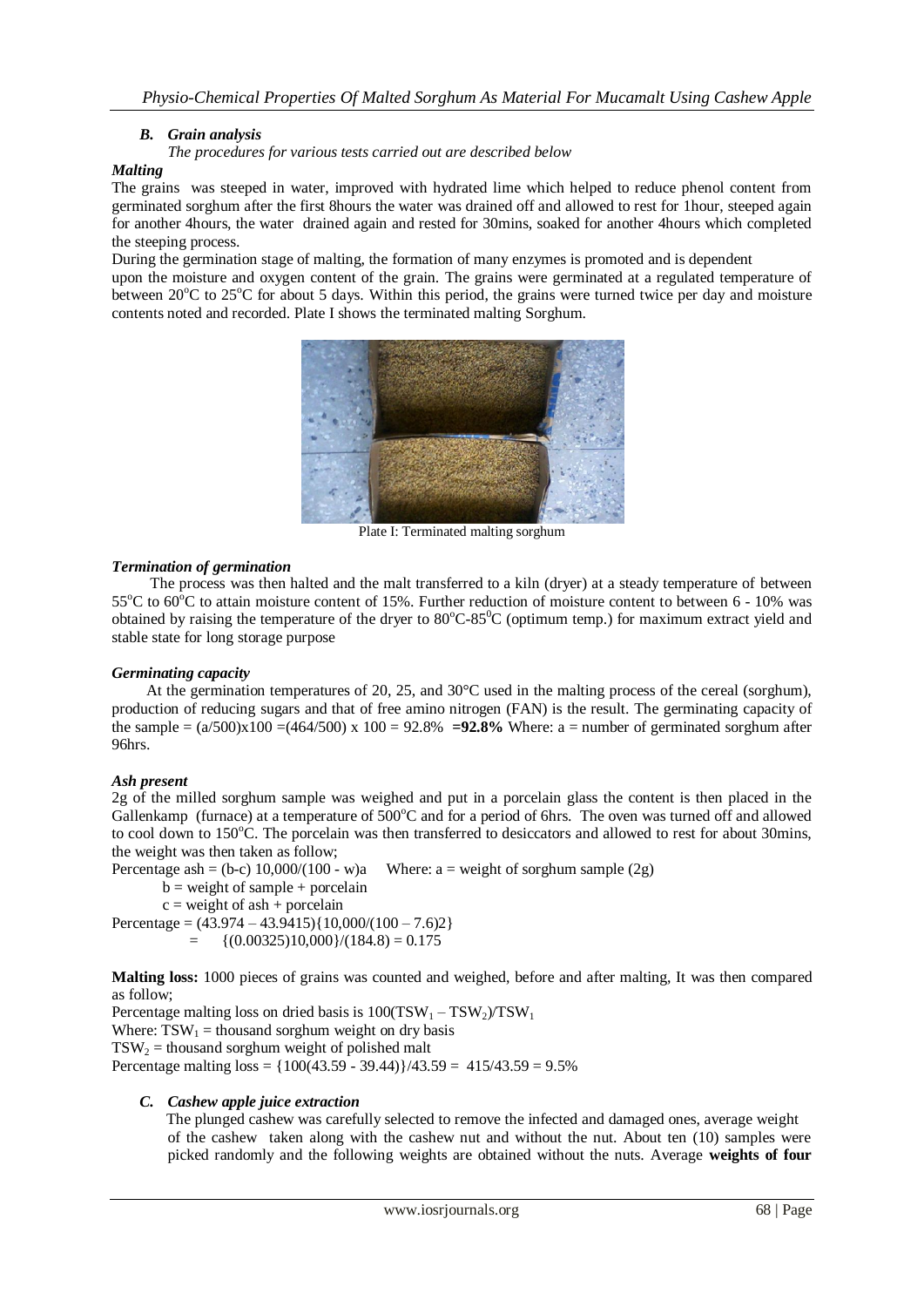**types of cashew apple fruit:** Red elongated  $= 82.88g$ , Red round  $= 63.8g$ , Yellow elongated  $= 83.5g$ and Yellow round=  $64.02g$ 



Plate (a) Red round cashew apple fruit Plate (b) Red elongated cashew apple fruit

Cashew Juice provides five times the Vitamin C of orange juice. In addition, Cashew Fruit Juice contains healthy ingredients, including Vitamins  $B_1$ ,  $B_2$ , and  $B_3$ , calcium, and iron and beta carotene. The health benefits of the cashew drink include soothing sore throats and strengthening the immune system. The juice is full of Natural Vitamins and Minerals, and contains Disease Fighting Anti-Bacterial Agents.



Plate (c): Yellow elongated Cashew Apple Fruit Plate (d): Yellow round Cashew Apple Fruit

#### **D.** *Cashew extract modification***.**

Rice gruel is another clarifying agent for raw cashew apple juice which is another contribution of Indian research scientists. And of the three agents discussed, rice gruel happened to be the quickest way to obtain clear cashew apple juice - with the simplest of means: residual water from the cooking of rice. The clarified cashew apple juice can then be refrigerated and kept for good three days. Otherwise, if kept at room temperature  $(\pm 30^{\circ}\text{C})$ , it should be consumed within 24 hours, in order to prevent fermentation from occurring.



Plate II: Jars of Cashew with settlement of tannin content

In the above plate three small jars of 3litres, 4litres and 5litres respectively were used to determine the ideal rice gruel solution strength. Visual clarity and speed of tannin precipitation are key criteria in the selection of the solution strength.

#### *E. Brewing process*

 2.5kg was weighed from the milled malt, along with 7litres of hot water, fed into cooking bowl, and 3.75grams of CaCl<sub>2</sub> and 3.75grams of brew plaster were added, the mixture were then heated to  $50^{\circ}$ C, at this temperature enzymes; termamyl and fungamyl are added at 180mls and 90mls (quantity) respectively and allowed to rest. Without the protection of Calcium ions a-amylase is rapidly destroyed at normal mashing temperatures. When Calcium is present in sufficient amounts the enzyme is stable at above sparging temperatures, only then being finally destroyed in the Copper.

Alpha-amylase is used in ethanol production to break starches in grains into fermentable sugars. The first step in the production of [high-fructose corn syrup](http://en.wikipedia.org/wiki/High-fructose_corn_syrup) is the treatment of [cornstarch](http://en.wikipedia.org/wiki/Cornstarch) with alpha-amylase, producing shorter chains of sugars called [oligosaccharides.](http://en.wikipedia.org/wiki/Oligosaccharide) An alpha-amylase called "Termamyl", sourced from *[Bacillus licheniformis](http://en.wikipedia.org/wiki/Bacillus_licheniformis)*, is also used in some detergents, especially dishwashing and starch-removing detergents. The natural enzyme produced in the wort that will cleave this link is limit dextrinase, but this is highly heat liable and is destroyed completely at mashing temperatures.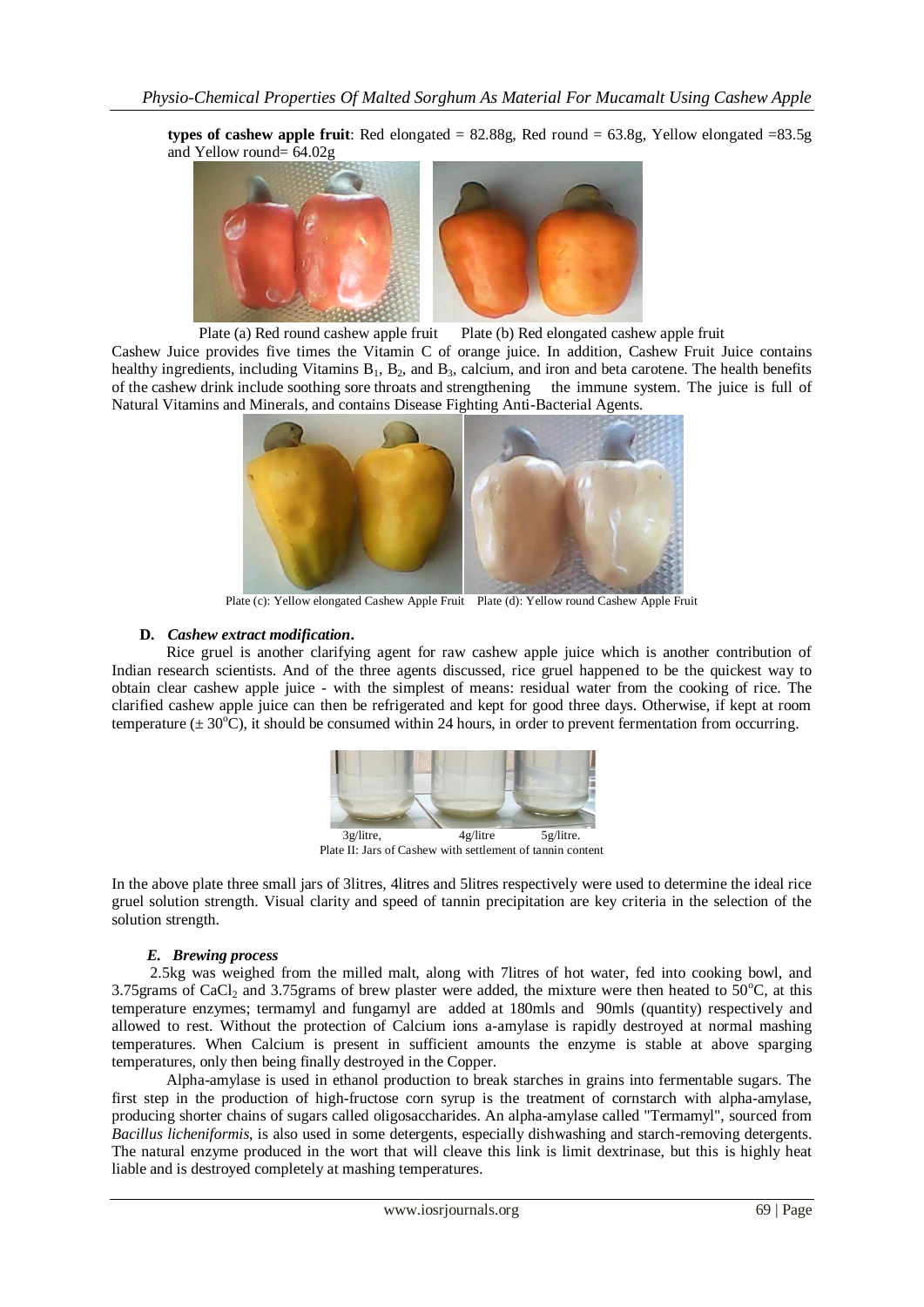The use of additional enzymes is common throughout the brewing industry, and is greatly beneficial. It aids Mash Tun run off by reducing wort viscosity, also improving subsequent malt fine ability and filterability. Amylases are also used, typically where the use of adjuncts may dilute the availability of enzymes in the Mash Tun.

 The infusion process mixes the malt with hot water to maintain a uniform temperature until starch conversion is complete and finally temperature is raised to  $100^{\circ}$ C and boiled for 20mins vigorously. The Lauter tun, which separates the insoluble grain residues from the mash, cloth sieve was employed to do same, the separation and the finished product of mashing is grain slurry, called mash. Various other filter agents, such as polypropylene fibers can also be used. Some breweries use strain masters, which are a variation of lauter tuns. The spent grain obtained after the filtration which is spargled with water at  $78^{\circ}$ C, can be sold as animal feed after drying and nourished with other vitamins. The product of the filtration is called wort, the  $\rm _PH$  is taken as 5.4 The wort is transferred to another cooking put where it is boiled vigorously for about 2hours, the essence of the long boiling is to achieved the following; stops the starch -to-sugar conversion, sterilizes the wort, precipitates hydrolyzed proteins, concentrates the wort by evaporating excess water and effects chemical changes that affect end product flavor.

Adjuncts such as, (267grams of sugar), caramel are added to increased the gravity of wort and black coloration of the final product malt. The caramels required or added depend on individual brewery. The mixture was allowed to settle and cooled down until there was a clear filtrate and sludge. Carefully, the filtrate is removed and wahtmann filter paper is used to filter the filtrate to obtained clearer final product (malt). 400mls of the malt obtained was inoculated with 100mls of cashew extract of about 10% concentration. The inoculated malt was then transferred onto water bath under tight sealed and regulated at  $70^{\circ}$ C for a period of 1hr, there was a coagulant formed at the bottom of the bottle, the malt was filtered to removed the sediment been formed at the bottom of the bottle and transferred again to the water bath for another  $70^{\circ}$ C, this is done in order to sterilized the malt, for long live span and preservation.



Plate III: Milled Sorghum.

#### *F. Check for saccharification*

 Some quantity of mash were taken and filtered using fine whatmann filter paper, time of filtration is noted, the filtrate is then transferred on to crucible and checked for saccharification by adding drop(s) of iodine solution. Filtration of the whole lots continues and the solute obtained is known as wort. After the first filtration, the substrate is further sparged (washed) with hot water at  $78^{\circ}$ C to remove left over sugar or wort, this could also be describe as leaching out of aqueous extract from a mash filter.

#### *G. Diastatic power using Windisch-Kolbach method*

 Diastatic power is a measure of how much starch-converting enzyme in any given malt contains and is measured in degrees Lintner. As a general rule of thumb, you want to make sure your mash averages 70 Linter or above. It is good to know that heat destroys diastatic power, if the temperature targeting is a bit off. The suggestion here is that the diastatic power be keep above 100. Forty five grams of milled malt was weighed, transferred into a beaker mixed with 180ml of distilled water at  $40^{\circ}$ C, the beaker and its contents were then transferred to water bath maintained at the same temperature for an hour. The contents were made up to 295mls with distilled water of about  $32^{\circ}$ C, room temperature. In addition 70, 15, 15mls of distilled water respectively were successfully used to sparge the contents and out of which 50mls is used for the analysis.Two conical flasks of 200mls were set aside, one for the experiment and the other as blank, into which 100mls of  $2\%$  (w/v) starch were added, after some minutes 5mls of acetate buffer solution were also added to the two separate samples, one was placed in the water bath at 20°C for 20mins, with 5mls of malt extract introduced into the flask under continuous stirring, the mixture  $\rm{pH}$  5.58 was obtained. The two flask volumes were then made up to 200mls with distilled water and mixed thoroughly, from each flask 50mls were pipette into an Erlenmeyer flask after which 25mls of 0.1N Iodine solution and 3mls of 1N NaOH were added and covered with lid glasses.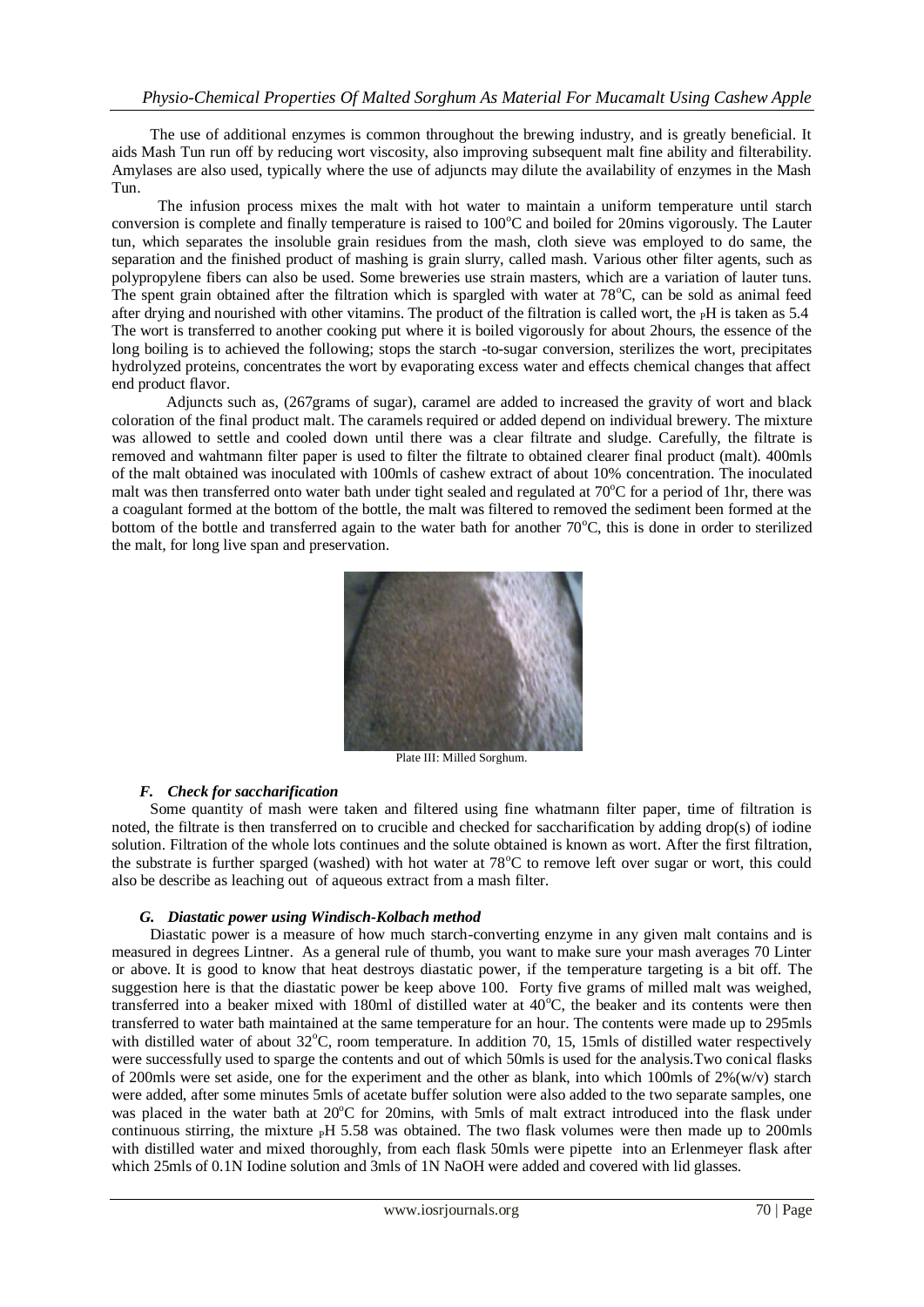At about 15mins, the flask contents were acidified with 4.5mls of  $1N H<sub>2</sub>SO<sub>4</sub>$ , the excess iodine is titrated with 0.1N Sodium thiosulphate.

#### *H. Wort sterilization*

Wort refers to the filtrate obtained from the filtered mash before and after sparging, this wort is boiled to sterilize the wort composition and to extract the desirable compounds their present. This boiling will last for between 1hour to 1.5hours when the adjuncts such as, sugar syrup, caramel, Cashew fruit juice extract, AMG/Hi-Tempase and fungamyl are added to achieve the following:

- 1. Homogenization of the caramel as colourant
- 2. Colour and Odour development
- 3. Concentration of wort
- 4. Sterilisation of wort
- 5. Drive off of the undesirable volatile gases such as DMS and  $H_2S$
- 6. Sugar syrup to improve wort gravity
- 7. Termination of the carry-over enzymes from mash.
- 8. Precipitation of undesirable protein.
- 9. Concentrate of Cashew fruit juice is blended with the prepared wort.

#### *I. Malt production*

The whole content is further cooled down to temperature of between  $4^{\circ}$ C and  $6^{\circ}$ C and final filtration carried out to prepare the product for packaging in either bottle or can for proper storage. However the final analysis is done and regulated to conform to set standard which depends on the set standard of the brand brewery. Priming in the brewery industry is the addition of sugar to wort in the production of either beer or malt and vitamin c added also depend on individual brewery. The resulting malt after boil is cooled down to a very low temperature to allow other heavy particles to form sedimentation at the bottom of the containing vessel in form of slurry. It is then filter and the following parameters confirmed; pH, Gravity, Saccharification and colour.



Plate IV: Samples of Mucamalt

#### *J. Percentage extract yield*

Extract yield is an important economic factor in evaluating raw grain for malting and was determined; it is an indication on how much of the original grain comes into the extract. Fifty grams of the milled malt is weighed and poured in the beaker, 200ml of distilled water is added at  $45^{\circ}$ C the contents is then transferred to hot plate regulated to 45<sup>o</sup>C with stirring set at 100rpm and allowed for 30mins, after which the temperature is increased to 70 $\rm^{\circ}C$  from 45 $\rm^{\circ}C$ ; 1min/1 $\rm^{\circ}C$  for 25mins. 100mls of distilled water was later added at 70 $\rm^{\circ}C$  this mixture (mash) was allowed to rest for an hour maintaining this temperature it was then cooled down to  $20^{\circ}$ C with cold water. The total volume raise up to 450mls with distilled water stirred well and filtered using filter paper. The filtrate was transferred into measuring cylinder at  $20^{\circ}$ C; the hydrometer was inserted and recorded reading taken.

Specific gravity of wort  $= 1.033$ From the Extract Table =  $8.29(g/100g)$ Extract in g/100mL,  $E_w = 8.55$ The extract yield on air-dry sorghum is  $E_n = P(w+800)/(100-P)\%$  by wt The extract yield on dry sorghum is  $E_d = 100E_p/(100-w)$ % by wt  $En = 8.55(7.4 + 800)/(100 - 8.55)\%$  by wt  $= 6,903.27/91.45 = 75.49\%$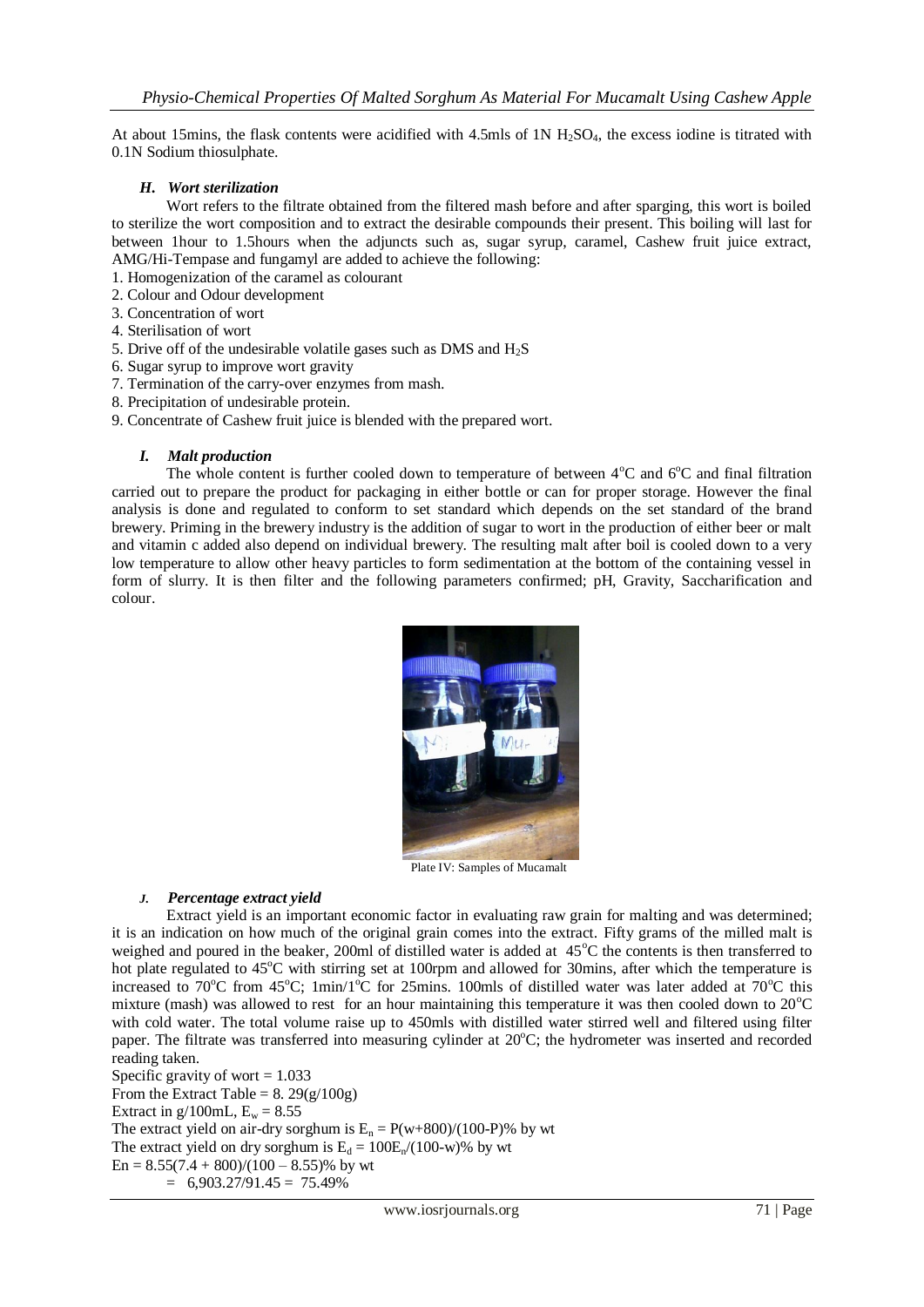Ed =  $(100 \times 75.49)/(100 - 7.4)\%$  $= 7.439/92.6 = 81.52 %$ 

#### *K. Optimization process*

 Fractional conversion (or simply conversion) is a convenient variable often used in place of concentration in engineering work. The results will be presented in terms of both  $C_A$  and  $X_A$ .

$$
C_A = \frac{NA}{v} = \frac{NA0 (1 - XA)}{v} = C_{AO}(1 - XA)
$$
  
And  
-dC<sub>A</sub> = C<sub>AO</sub>dXA  

$$
\frac{dXA}{dt} = K(1 - XA)
$$
  
Rearranging and integrating  

$$
\int \frac{dXA}{1 - XA} = K\int dt
$$

$$
- \ln(1 - XA) = Kdt
$$

#### *L. Finishing*

 Two methods are applicable in the production of a finished product from the flavoring syrup. First, the syrup is diluted with water and the product is cooled, carbonated, and bottled. In the second method, precise amount of syrup is measured to each bottle, fills it with carbon dioxide. In either case, the sugar content will reduced in the finished beverage.

#### *M. Product preservation/carbonation*

Gases are used for preservation, ripening, spoilage prevention, freezing, chilling, carbonation, and many more applications. Carbonation is a phenomenon in which [carbon](http://www.wisegeek.com/what-is-carbon.htm) dioxide gas is suspended in water, creating small bubbles. It can occur both naturally and artificially, as a result of the introduction of [carbon dioxide](http://www.wisegeek.com/what-is-carbon-dioxide.htm) to a liquid. This phenomenon is what makes [soft drinks](http://www.wisegeek.com/what-are-soft-drinks.htm) bubbly and fizzy, although the fizzy sensation is actually not caused by the bubbles themselves, but rather by the chemicals which make the bubbles. There are a number of reasons for people to use carbonation in the preparation of beverages. One thing about carbonation is that it drives out the oxygen, which can make a beverage shelf stable as long as it is sealed, keeping microbes which need oxygen to survive out.

#### *N. Pasteurization*

Pasteurization is a way of food preservation, it extend her longevity (shelve life) which keep it for longer use, and these could be carried out in different ways. Beverages or Beer pasteurization is the application of heat to the products to enhance its preservation by minimizing harmful micro-organisms. A prerequisite for perfect pasteurization is sufficient heating period at temperatures below  $100^{\circ}$ C, the duration of which depends on the characteristic and the  $p$ H value of the product to be treated. The product must be immediately cooled when heating were completed/finished to prevent any quality loss.

#### **III. Results and discussion**

| Results of the analysis of the compositions of red Sorghum grains (%) |                |
|-----------------------------------------------------------------------|----------------|
| Embryo                                                                | 5              |
| Endosperm                                                             | 88             |
| Pericarp-testa                                                        | 7              |
| Husk                                                                  |                |
| <b>Starch</b>                                                         | 64%            |
| Nitrogen                                                              | $1.26^{\circ}$ |
| Lipid/fat                                                             | 12.5%          |
| 3-D-glucan                                                            | Negligible     |
| Ash                                                                   | 0.175%         |
| Starch gelatinization temperature                                     | $65^{\circ}$ C |
| Starch solubility in 100°C water                                      | Soluble        |
| Amyl pectin                                                           | 3.5%           |
| Amylase                                                               | 12.8%          |
|                                                                       |                |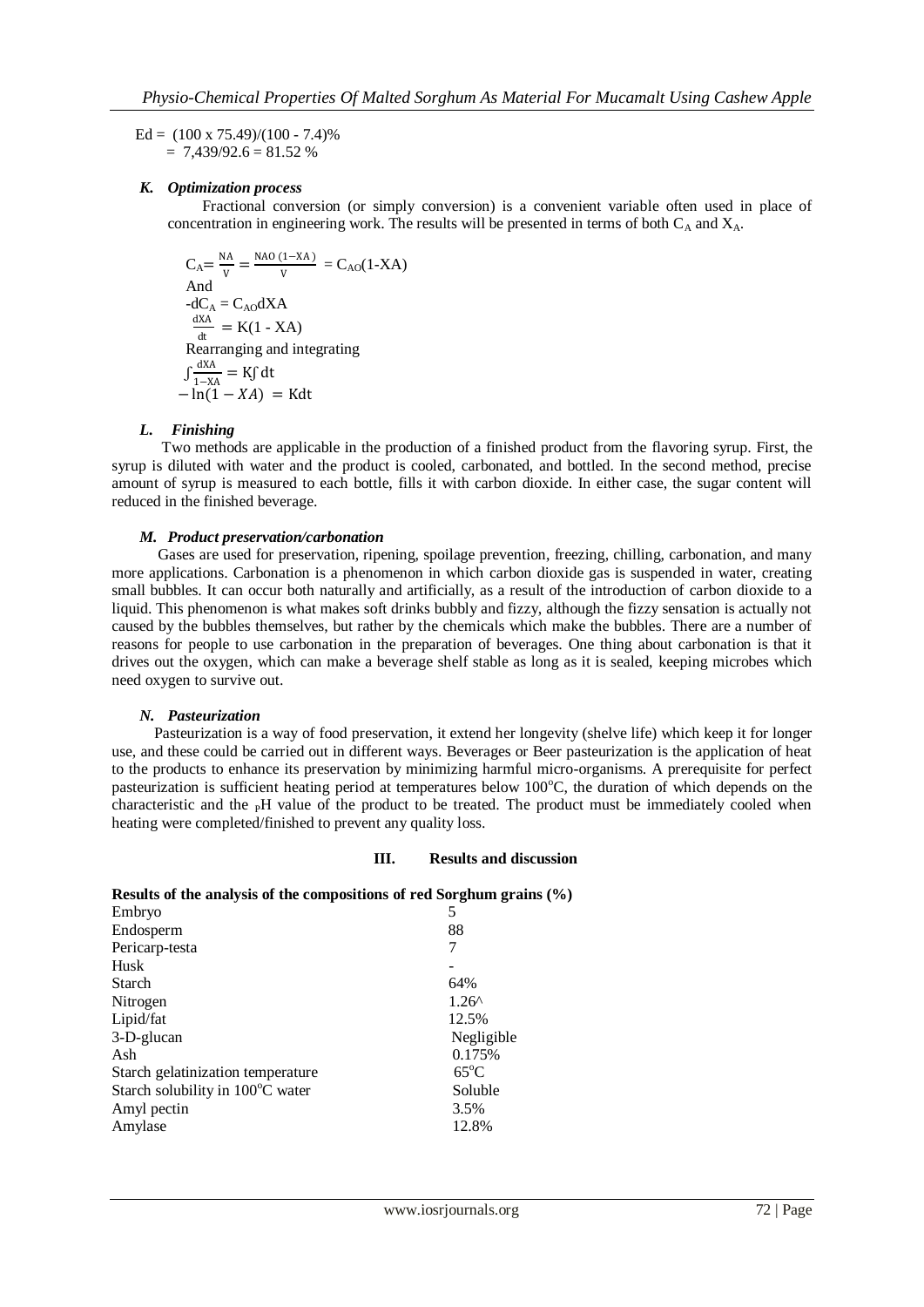The Percentage moisture content of dry sample of white and red before malting are 20% and 18.5% respectively and the corresponding value after malting are given 36.58% (white) and 33.85% (red). This shows that at same condition, red sample has high absorbing ability which could reduce the steeping period and save time. Ash present  $= 0.175$ 

 Germinating capacity is a good quality and attributes for the cereal because it implies that variation in temperature during the malting of sorghum, especially when malting temperature is difficult to control, and also reflecting temperature variations, which was still obtained as 92.8% and percentage malting loss = 9.5%.

The enzymes amyl pectin 3.5% and amylase 12.8% are supportive enzymes generated during malting and enhance in the breakdown of starch bond with the addition of termamyl and hi-tempase enzymes to achieve saccharification of the starch to simple sugar. The sorghum is a glucan free as also shown above which is an advantage over other carbohydrate producing grain and since some people are allergy to glucan thus limit the possible consumption to few but with this development sorghum is highly favor for the production of nonalcoholic drinks. Starch presence of 64% is not too bad but can be adjusted with some adjunct such as maize grit. Starch gelatinized at 65<sup>o</sup>C and soluble in water at 100<sup>o</sup>C. Also the Nitrogen present is 1.26<sup>^</sup>

| S/No | Temp.<br>$\rm ^{o}C$ | Moist<br>1 <sup>st</sup><br>1hr | Moist<br>2 <sup>nd</sup><br>1hr | Moist<br>$3^{\rm rd}$<br>1hr | Moist<br>4 <sup>th</sup><br>1hr | Total %<br>Moisture<br>Loss | %Moisture<br>content | Gewichts-<br>verhaltnis<br>$20/20^{\circ}$<br>$%$ Extract | $S_{L}$ | Gewicht<br>$%$ g in<br>100ml<br>bei s20 |
|------|----------------------|---------------------------------|---------------------------------|------------------------------|---------------------------------|-----------------------------|----------------------|-----------------------------------------------------------|---------|-----------------------------------------|
|      |                      |                                 |                                 |                              |                                 |                             |                      | vields                                                    |         |                                         |
| 1.   | 40 R                 |                                 |                                 |                              |                                 |                             |                      | 1.0108                                                    |         | 2.73                                    |
|      | W                    |                                 |                                 |                              |                                 |                             |                      | 1.094                                                     |         | 2.41                                    |
| 2.   | 45 R                 |                                 |                                 |                              |                                 |                             |                      | 1.012                                                     |         | 3.15                                    |
|      | W                    |                                 |                                 |                              |                                 |                             |                      | 1.011                                                     |         | 2.85                                    |
| 3.   | 50 R                 | 8.43                            | 6.2                             | 4.59                         | 2.41                            | 21.63                       | 12.22                | 1.014                                                     |         | 3.57                                    |
|      | W                    | 8.16                            | 6.15                            | 4.13                         | 2.3                             | 20.74                       | 15.84                | 1.013                                                     |         | 3.20                                    |
| 4.   | 55 R                 | 8.74                            | 6.81                            | 5.0                          | 3.17                            | 23.72                       | 10.13                | 1.017                                                     |         | 4.33                                    |
|      | W                    | 8.84                            | 6.97                            | 5.25                         | 3.60                            | 24.66                       | 11.92                | 1.015                                                     |         | 3.83                                    |
| 5.   | 60 R                 | 9.07                            | 7.59                            | 4.37                         | 3.64                            | 24.67                       | 9.18                 | 1.020                                                     |         | 5.08                                    |
|      | W                    | 8.46                            | 7.38                            | 4.33                         | 3.49                            | 23.66                       | 12.92                | 1.018                                                     |         | 4.58                                    |
| 6.   | 65 R                 | 8.47                            | 7.43                            | 5.03                         | 3.50                            | 24.43                       | 9.42                 | 1.023                                                     |         | 5.83                                    |
|      | W                    | 8.35                            | 7.29                            | 4.99                         | 3.29                            | 23.92                       | 12.66                | 1.020                                                     |         | 5.08                                    |
| 7.   | 70 R                 | 10.1                            | 8.45                            | 7.76                         |                                 | 26.32                       | 7.53                 | 1.025                                                     |         | 6.32                                    |
|      | W                    | 10.0                            | 8.21                            | 7.43                         |                                 | 25.66                       | 10.92                | 1.023                                                     |         | 5.83                                    |
| 8.   | 75 R                 | 12.1                            | 8.55                            | 6.31                         |                                 | 24.93                       | 8.92                 | 1.030                                                     |         | 7.56                                    |
|      | W                    | 12.1                            | 8.86                            | 6.72                         |                                 | 27.68                       | 8.90                 | 1.025                                                     |         | 6.32                                    |
| 9.   | 80 R                 | 13.1                            | 9.82                            | 2.70                         |                                 | 25.57                       | 8.28                 | 1.033                                                     |         | 8.29                                    |
|      | W                    | 13.5                            | 9.89                            | 2.98                         |                                 | 26.32                       | 10.26                | 1.030                                                     |         | 7.56                                    |
| 10.  | 85 R                 | 13.2                            | 10.21                           | 3.30                         |                                 | 26.71                       | 7.14                 | 1.033                                                     |         | 8.29                                    |
|      | W                    | 13.6                            | 10.45                           | 4.05                         |                                 | 28.10                       | 8.48                 | 1.030                                                     |         | 7.56                                    |
| 11.  | 90 R                 |                                 |                                 |                              |                                 |                             |                      | 1.029                                                     |         | 7.43                                    |
|      | W                    |                                 |                                 |                              |                                 |                             |                      | 1.024                                                     |         | 6.10                                    |
| 12.  | 95R                  |                                 |                                 |                              |                                 |                             |                      | 1.024                                                     |         | 6.12                                    |
|      | W                    |                                 |                                 |                              |                                 |                             |                      | 1.022                                                     |         | 5.67                                    |
| 13.  | 100R                 |                                 |                                 |                              |                                 |                             |                      | 1.023                                                     |         | 5.89                                    |
|      | W                    |                                 |                                 |                              |                                 |                             |                      | 1.018                                                     |         | 4.53                                    |

**Table 1 Extract yields**

| S/NO. | Temp. $T(^{\circ}C)$ | <b>Extract yield</b><br>(From Table) | <b>Entruct</b> fictus ut varying temperature<br>Fraction $(Xa)$ | $(1-Xa)$ | $-ln(1-Xa)$ |
|-------|----------------------|--------------------------------------|-----------------------------------------------------------------|----------|-------------|
| 1.    | $\mathbb{R}$<br>40   | 2.73                                 | 0.273                                                           | 0.727    | 0.319       |
|       | W                    | 2.41                                 | 0.241                                                           | 0.759    | 0.276       |
| 2.    | 45<br>R              | 3.15                                 | 0.315                                                           | 0.685    | 0.378       |
|       | W                    | 2.85                                 | 0.285                                                           | 0.715    | 0.335       |
| 3.    | $\mathbb{R}$<br>50   | 3.57                                 | 0.357                                                           | 0.643    | 0.442       |
|       | W                    | 3.20                                 | 0.320                                                           | 0.680    | 0.386       |
| 4.    | 55 R                 | 4.33                                 | 0.433                                                           | 0.567    | 0.567       |
|       | W                    | 3.73                                 | 0.373                                                           | 0.627    | 0.467       |
| 5.    | $\mathbb{R}$<br>60   | 5.08                                 | 0.508                                                           | 0.492    | 0.709       |
|       | W                    | 4.58                                 | 0.458                                                           | 0.542    | 0.612       |
| 6.    | $\mathbf R$<br>65    | 5.83                                 | 0.583                                                           | 0.417    | 0.875       |
|       | W                    | 5.08                                 | 0.508                                                           | 0.492    | 0.709       |
| 7.    | 70 R                 | 6.32                                 | 0.632                                                           | 0.368    | 1.000       |
|       | W                    | 5.83                                 | 0.583                                                           | 0.417    | 0.875       |
| 8.    | R<br>75              | 7.56                                 | 0.756                                                           | 0.244    | 1.411       |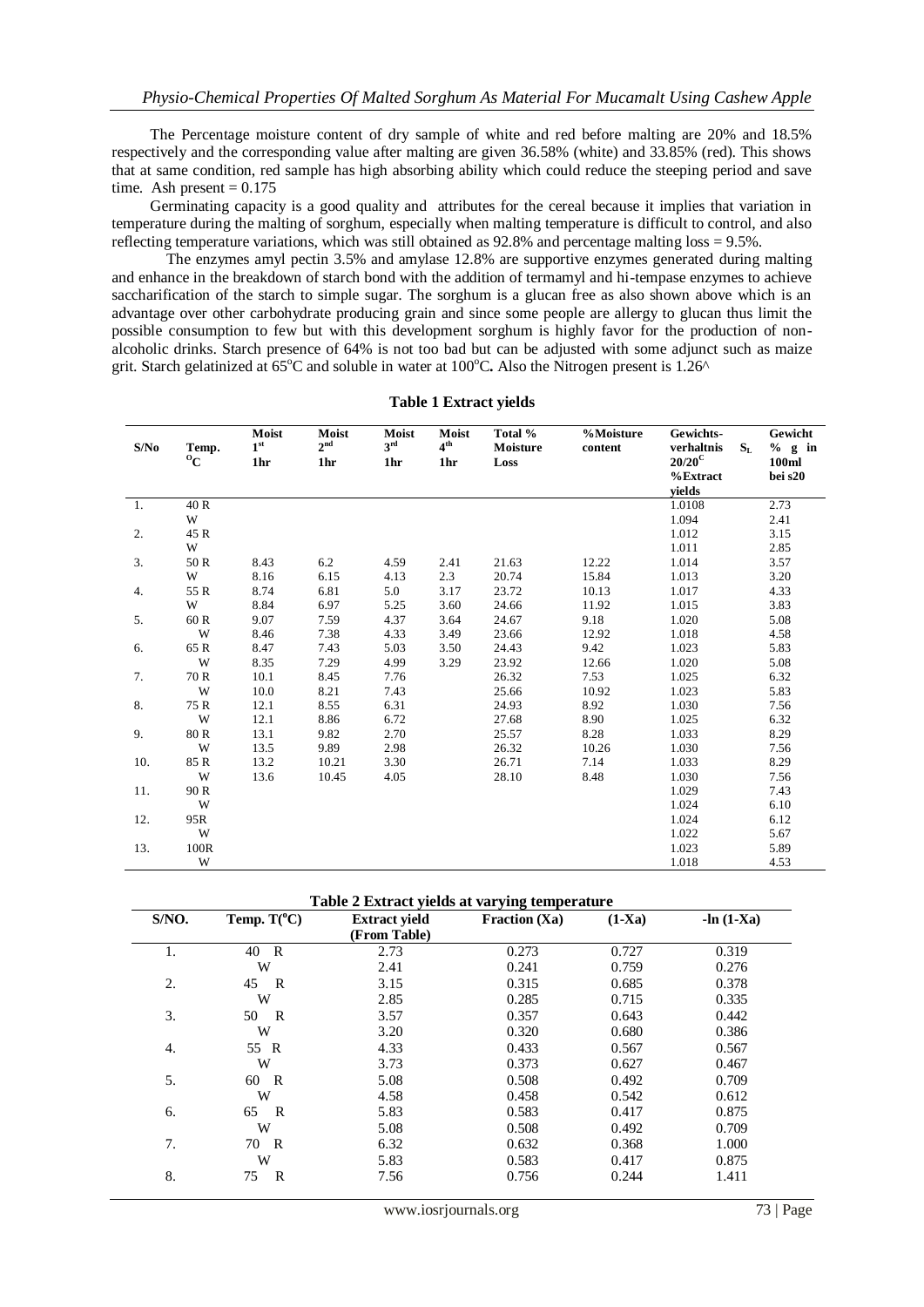*Physio-Chemical Properties Of Malted Sorghum As Material For Mucamalt Using Cashew Apple* 

|     | W        | 6.32 | 0.632 | 0.368 | 1.000 |
|-----|----------|------|-------|-------|-------|
| 9.  | 80<br>R  | 8.29 | 0.829 | 0.171 | 1.766 |
|     | W        | 7.56 | 0.756 | 0.244 | 1.411 |
| 10. | 85.<br>R | 8.29 | 0.829 | 0.171 | 1.766 |
|     | W        | 7.56 | 0.756 | 0.244 | 1.411 |
| 11. | 90<br>R  | 7.43 | 0.743 | 0.243 | 1.415 |
|     | W        | 6.10 | 0.612 | 0.388 | 1.577 |
| 12. | 95 R     | 6.12 | 0.612 | 0.388 | 0.947 |
|     | W        | 5.67 | 0.567 | 0.433 | 0.837 |
| 13  | 100 R    | 5.89 | 0.589 | 0.411 | 0.889 |
|     | W        | 4.53 | 0.453 | 0.547 | 0.603 |



Figure 1: Graph of Extract yields against Temperature (<sup>o</sup>C)

 $Y = 0.059x + 1.787 R^2 = 0.405, R = 0.636$  $Y = 0.046x + 1.97 R^2 = 0.298, R = 0.547$ 



Figure 2 Graph of -ln(1-Xa) against Tempt. ( ${}^{0}C$ ): White sample a (1st Order Kinetic)  $y = 0.027x - 0.941$ ,  $R^2 = 0.932$ ,  $R = 0.965$ 



Figure 3 Graph of:  $-\ln(1-Xa)$  against Tempt. (<sup>0</sup>C): Red sample a (1st Order Kinetic)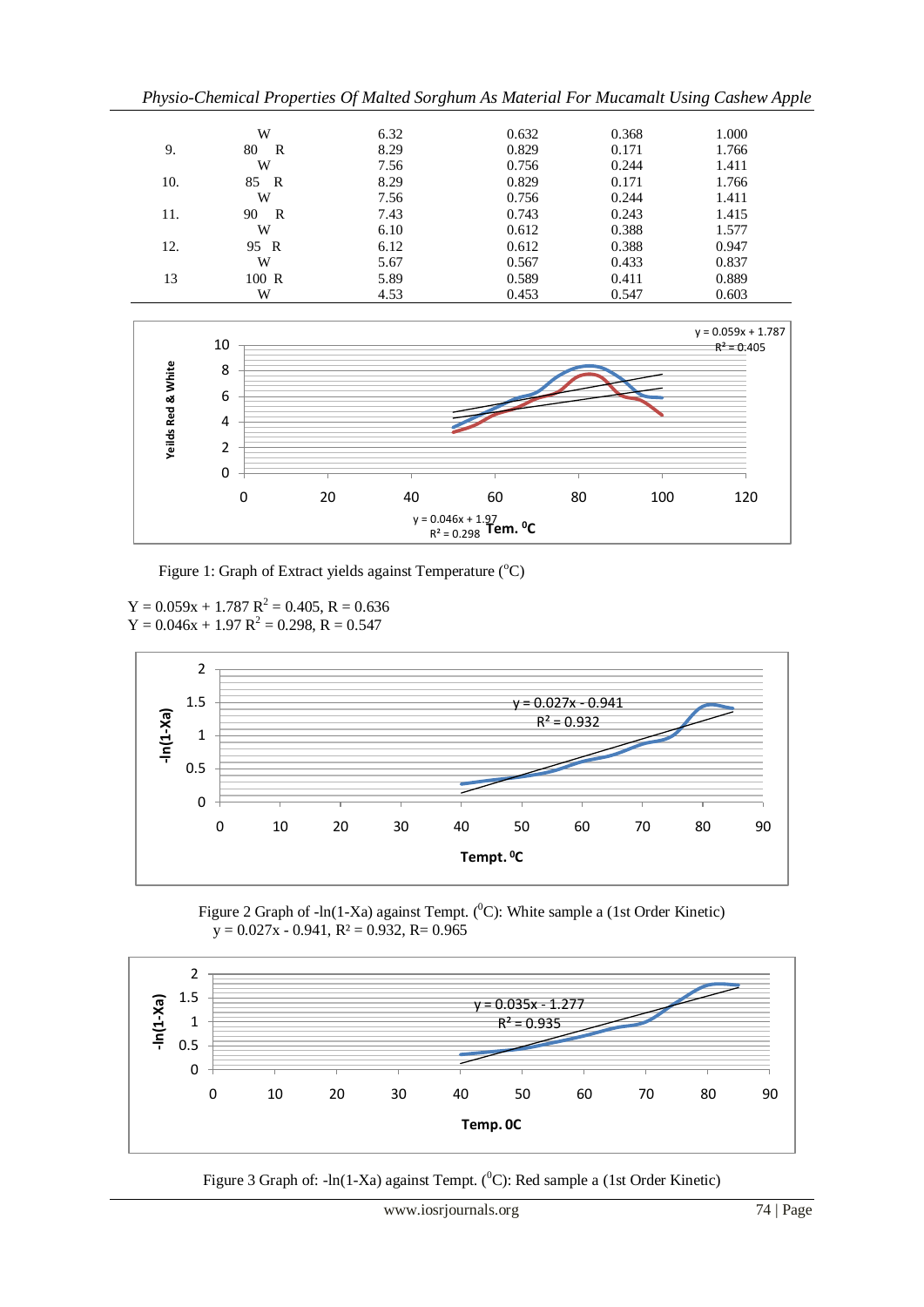







Figure 5: Graph of Xa/(1-Xa) against Tempt. ( ${}^{0}$ C) White sample b (2nd Order Kinetic)  $y=0.063x-2.698 = R^2 = 0.852, R = 0.923$ 

 Optimization process was employed to test among the available factors and variables to arrived at the best and applicable method in achieving the set objective, first order rate of reaction was employed and this was tested below:

| Table 3 First and Second Order Kinetics for Extract yields |                           |                 |          |             |             |  |
|------------------------------------------------------------|---------------------------|-----------------|----------|-------------|-------------|--|
| S/NO.                                                      | Temperature $(^{\circ}C)$ | Fraction $(Xa)$ | $(1-Xa)$ | $-ln(1-Xa)$ | $Xa/(1-Xa)$ |  |
| 1.                                                         | 40                        | 0.273           | 0.727    | 0.319       | 0.376       |  |
|                                                            |                           | 0.241           | 0.759    | 0.276       | 0.318       |  |
| 2.                                                         | 45                        | 0.315           | 0.685    | 0.378       | 0.460       |  |
|                                                            |                           | 0.285           | 0.715    | 0.335       | 0.399       |  |
| 3.                                                         | 50                        | 0.357           | 0.643    | 0.442       | 0.555       |  |
|                                                            |                           | 0.320           | 0.680    | 0.386       | 0.471       |  |
| 4.                                                         | 55                        | 0.433           | 0.567    | 0.567       | 0.764       |  |
|                                                            |                           | 0.373           | 0.627    | 0.467       | 0.595       |  |
| 5.                                                         | 60                        | 0.508           | 0.492    | 0.709       | 1.033       |  |
|                                                            |                           | 0.458           | 0.542    | 0.612       | 0.845       |  |
| 6.                                                         | 65                        | 0.583           | 0.417    | 0.875       | 1.400       |  |
|                                                            |                           | 0.508           | 0.492    | 0.709       | 1.033       |  |
| 7.                                                         | 70                        | 0.632           | 0.368    | 1.000       | 1.717       |  |
|                                                            |                           | 0.583           | 0.417    | 0.875       | 1.400       |  |
| 8.                                                         | 75                        | 0.756           | 0.244    | 1.411       | 3.098       |  |
|                                                            |                           | 0.632           | 0.368    | 1.000       | 1.717       |  |
| 9.                                                         | 80                        | 0.829           | 0.171    | 1.766       | 4.848       |  |
|                                                            |                           | 0.756           | 0.244    | 1.411       | 3.098       |  |
| 10.                                                        | 85                        | 0.829           | 0.171    | 1.766       | 4.848       |  |
|                                                            |                           | 0.756           | 0.244    | 1.411       | 3.098       |  |
|                                                            |                           |                 |          |             |             |  |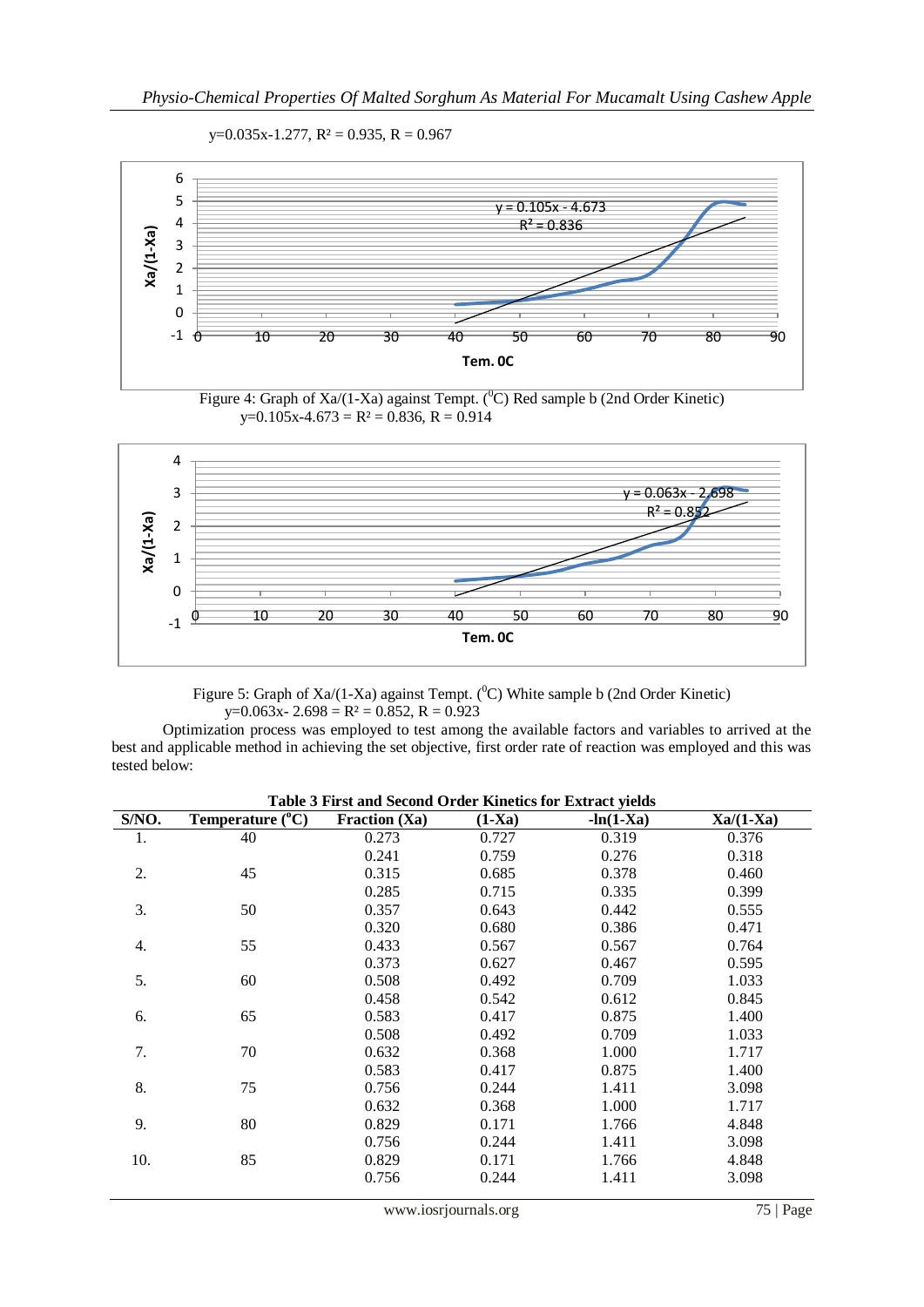|     |     |       |       |       | тијаю спетеш гторениев од танеш вогдишн гв танении гот тиешний овик, савие и гррце |
|-----|-----|-------|-------|-------|------------------------------------------------------------------------------------|
| 11. | 90  | 0.743 | 0.243 | 1.415 | 3.058                                                                              |
|     |     | 0.612 | 0.388 | 1.277 | 1.277                                                                              |
| 12. | 95  | 0.612 | 0.388 | 0.947 | 1.577                                                                              |
|     |     | 0.567 | 0.433 | 0.837 | 1.309                                                                              |
| 13  | 100 | 0.589 | 0.411 | 0.889 | 1.433                                                                              |
|     |     | 0.453 | 0.547 | 0.603 | 0.828                                                                              |

*Physio-Chemical Properties Of Malted Sorghum As Material For Mucamalt Using Cashew Apple* 

 And from the graphs Figure 2 and 3 it was observed that for both white and red sorghum tested for sample a the order of kinetic is with first order, while with second order was obtained for white and red samples of b in Figure 4 and 5. Therefore, from the tested orders it can stated that the extract yield was favored more with first order as the gradient is less or equal to  $1 (0.87 = 1)$ .

## **Proximate compositions of red Sorghum malt grains (%)**

| Moisture content                                  | 7.7         |
|---------------------------------------------------|-------------|
| Diastatic power ${}^{0}L$ (DP) b – amylase mainly | 23.81       |
| A-Amino nitrogen $(mg/1)$                         | $32.3$ mg/l |
| Total soluble nitrogen (TSN) (%)                  | 2.12        |
| $B-D- Glucan$ (%)                                 | Negligible  |
| Malting loss $(\%)$                               | 9.5         |
| Density                                           | 0.66        |
| Ash content                                       | 0.175%      |
| Fat content                                       | 8.14%       |
| Crude fiber                                       | 1.82        |
| <b>Starch</b>                                     | 64%         |
| Nitrogen                                          | 1.26        |
| Crude protein                                     | 5.52        |
|                                                   |             |

 Gravity in brewing industry is the level of sugar present in the brewed wort or eventual products produced from such, either beer or malt. The pH which is the level of either acidity or alkalinity of any substance are very important as the body intake of either acid or alkaline are monitor and regulated, to avoid any excess take a disorder. The result of the wort and Mucamalt analyzed are presented below.

## **Result of the Analyzed Wort**

| Original gravity          | 4.09   |
|---------------------------|--------|
| <sub>P</sub> H reading    | 5.58   |
| Colour of cold wort (EBC) | 6.4    |
| Odour                     | Aroma  |
| <b>Taste</b>              | Sweet  |
| Turbidity (EBC)           | Turbid |
|                           |        |

## **Result of the Analyzed Mucamalt**

| Energy         | 220kj/100ml      |
|----------------|------------------|
| Carbohydrate   | 10.48g/100ml     |
| Protein        | $0.25$ g/mg      |
| Fat            | $0.02$ g/mg      |
| Calcium        | 35g/100ml        |
| Vitamins A     | 240lu/100ml      |
| $B_1$          | $0.11$ mg/100 ml |
| B <sub>2</sub> | 0.12mg/100ml     |
| $B_3$          | $0.97$ mg/100ml  |
| $B_5$          | $0.49$ mg/100ml  |
| $B_6$          | $0.18$ mg/100ml  |
| C              | 2.18mg/100ml     |

# **Optimum temperature for maximum extract yield of sorghum**

Optimum temperature is the temperature at which high percent of extract can be achieved which is 80<sup>o</sup>C and 85<sup>o</sup>C; the percentage extract yield obtained is shown in the table above. Extract yield, is important in the determination of economic factors and evaluation of raw grain for malting and gotten thus:  $En = 75.49\%$  and  $Ed = 81.52 %$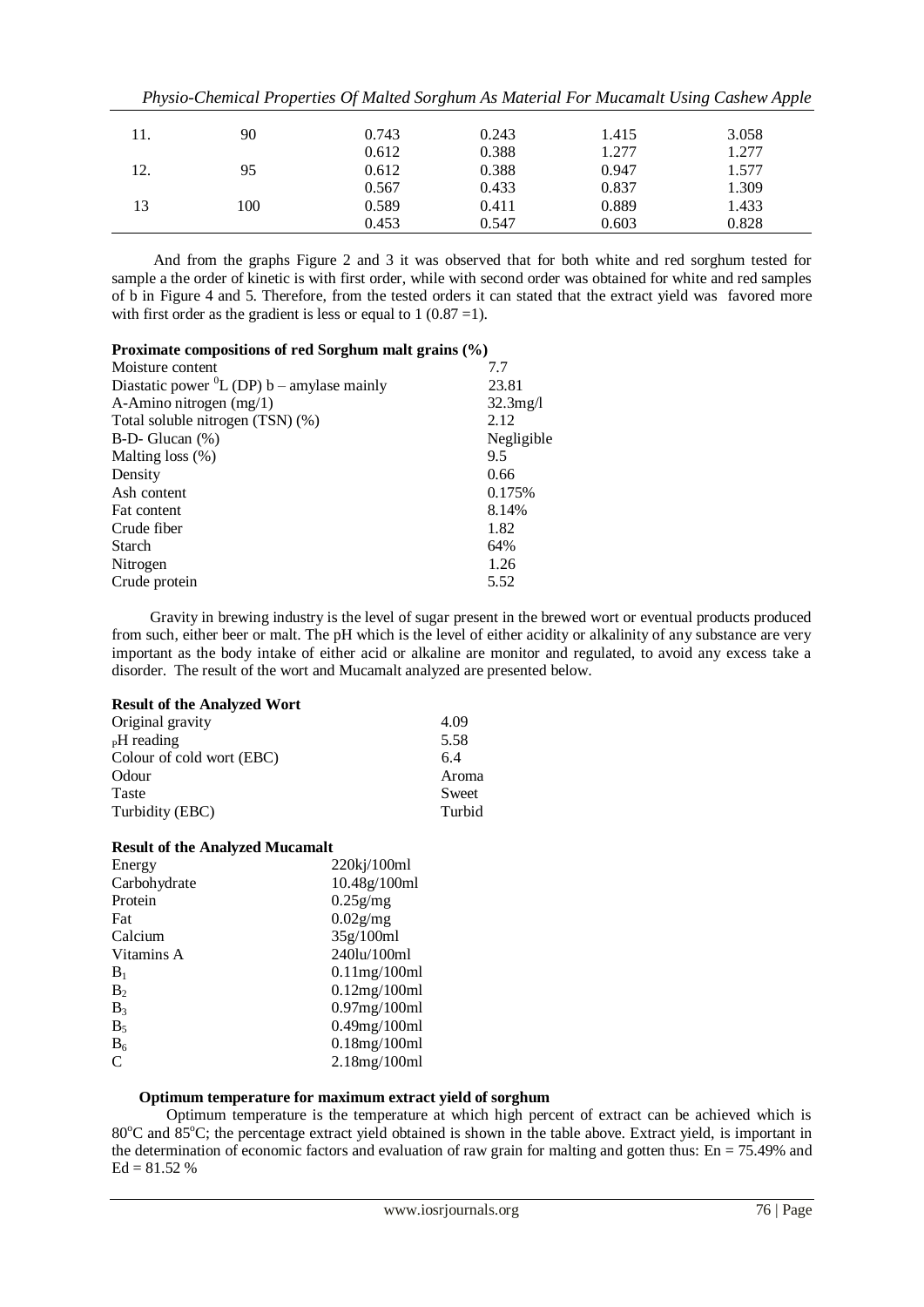Tannin, is a yellowish or brownish bitter-tasting organic substance present in barks of the cashew apple fruits which are carried along in the course of extraction and this must be remove through precipitation using rice gruel, local rice are used to avoid the chemical been used to polished these foreign types. The original gravity of 4.09 was obtained which is the level of the sugar content and eventually determine the quantity of sugar syrup to be added,  $_{\text{P}}H = 5.58$  and Taste is sweet.

 The research results shows that favorably, Mucamalt produced with the vitamin C obtained from cashew apple fruits can best compare with the imported ascorbic acid and this can be seen from the analyzed three selected malts in the market. What is new here is the source of vitamin C and other vitamins which are essential to the body, and is has found in abundant in the source of vitamin used.

| <b>Ingredients</b> | <b>Mucamalt</b>     | <b>Nasmalt</b>      | Hi-malt             | <b>Maltina</b>      |
|--------------------|---------------------|---------------------|---------------------|---------------------|
| Energy             | 220kj/100ml         | 206kj/100ml         | 218kj/100ml         | $227$ kj/100ml      |
| Carbohydrate       | 10.48g/100ml        | 10.52g/100ml        | 11.44g/100ml        | 12.8g/100ml         |
| Protein            | $0.25$ g/mg         | $0.24$ g/mg         | $0.26$ g/mg         | $0.38$ g/mg         |
| Fat                | $0.02$ g/mg         | $0.02$ g/mg         | $0.01$ g/mg         | $0.09$ g/mg         |
| Calcium            | 35g/100ml           | 36g/100ml           | 32g/100ml           | 53g/100ml           |
| Vitamins A         | 240lu/100ml         | 321lu/100ml         | 242lu/100ml         | 245lu/100ml         |
| $B_1$              | $0.11$ mg/ $100$ ml | $0.14$ mg/100ml     | 0.12mg/100ml        | $0.13$ mg/ $100$ ml |
| B <sub>2</sub>     | 0.12mg/100ml        | $0.13$ mg/ $100$ ml | $0.13$ mg/ $100$ ml | $0.15$ mg/ $100$ ml |
| $B_3$              | $0.97$ mg/100ml     | $0.96$ mg/ $100$ ml | $0.94$ mg/100ml     | $0.98$ mg/ $100$ ml |
| $B_5$              | $0.49$ mg/100ml     | $0.51$ mg/100 ml    | $0.57$ mg/100ml     | 0.52mg/100ml        |
| $B_6$              | $0.18$ mg/ $100$ ml | $0.18$ mg/ $100$ ml | $0.19$ mg/ $100$ ml | $0.20$ mg/100ml     |
| C                  | 2.18mg/100ml        | 1.84mg/100ml        | 2.32mg/100ml        | $2.57$ mg/100ml     |

**Analysis of the produced mucamalt and compared with three other malts variety in the market.** 

 Though there are some variations in the quantity of other ingredients, such as fat, vitamin C, protein and calcium which is more noticeable compared to others. Thus it depends on the adaption of an individual brewery to regulate their vitamin C cropping in their products. And the objective here is to seek more alternative source of producing malt drinks which this work has effective addressed in the area of major raw material such as carbohydrate (starch) source: sorghum and vitamin C (cashew) source which are all local content and in effect has direct impact on the final cost of production.

#### **Cashew apple juice extraction**

The red elongated cashew average weight obtained without nuts = 82.88g, Physical and water content of the red elongated cashew apple: Ave. wt., 82.88g, PH 5.4, Juice cont. 62.05g, Substrate cont. 20.83g, Water cont. 74.87%.

#### **Annual profits earnings calculation**

From the grand total cost of N9, 345.45 to produced 206.2bottles, (8.6crates) while cost of producing a bottle stood at N45.32 and crate cost N1,087.73. Assumed 15% of the cost of production is used as handling and packaging charges, therefore, the cost per crate now will be N1, 250.89

Six (6) crates of Mucamalt will therefore be,

 $=$  N2, 021,638.38 and @ N157 to Dollar = \$12,876.678

Supposed a crate of Mucamalt is sold for N1, 600 (\$10.191) per crate

Therefore, 1,616.16 crates will cost (1,616.16 x 1,600)

 $= $16,470.42$ 

Profit per brew on 160HL per day will be:

 $$(16,470.42 - 12,876.678) = $3,593.74$ 

Annual profit at 329days per year = \$3,593.74 x 329 = \$1,182,340.46

## **IV. Conclusion**

 The results of the various analysis conducted shows favorably. Mucamalt produced with the vitamin c obtained from cashew apple fruits can compare with the imported ascorbic acid and this can be seen from the analyzed three selected malts in the market. What is new here is the source of vitamin c and other vitamins which are essential to the body, and is has found in abundant in the source of vitamin used. Though there are some variations in the quantity of other ingredients, such as fat, vitamin c, protein and calcium which is more noticeable compared to others, thus it depends on the adaption of an individual brewery to regulate their vitamin c cropping in their products. And the objective here is to seek alternative source of producing malt drinks which this work has effectively addressed, in the area of major raw material such as carbohydrate (starch) source: sorghum and vitamin c (cashew) source which are all local content and in effect has direct impact on the final cost of production.